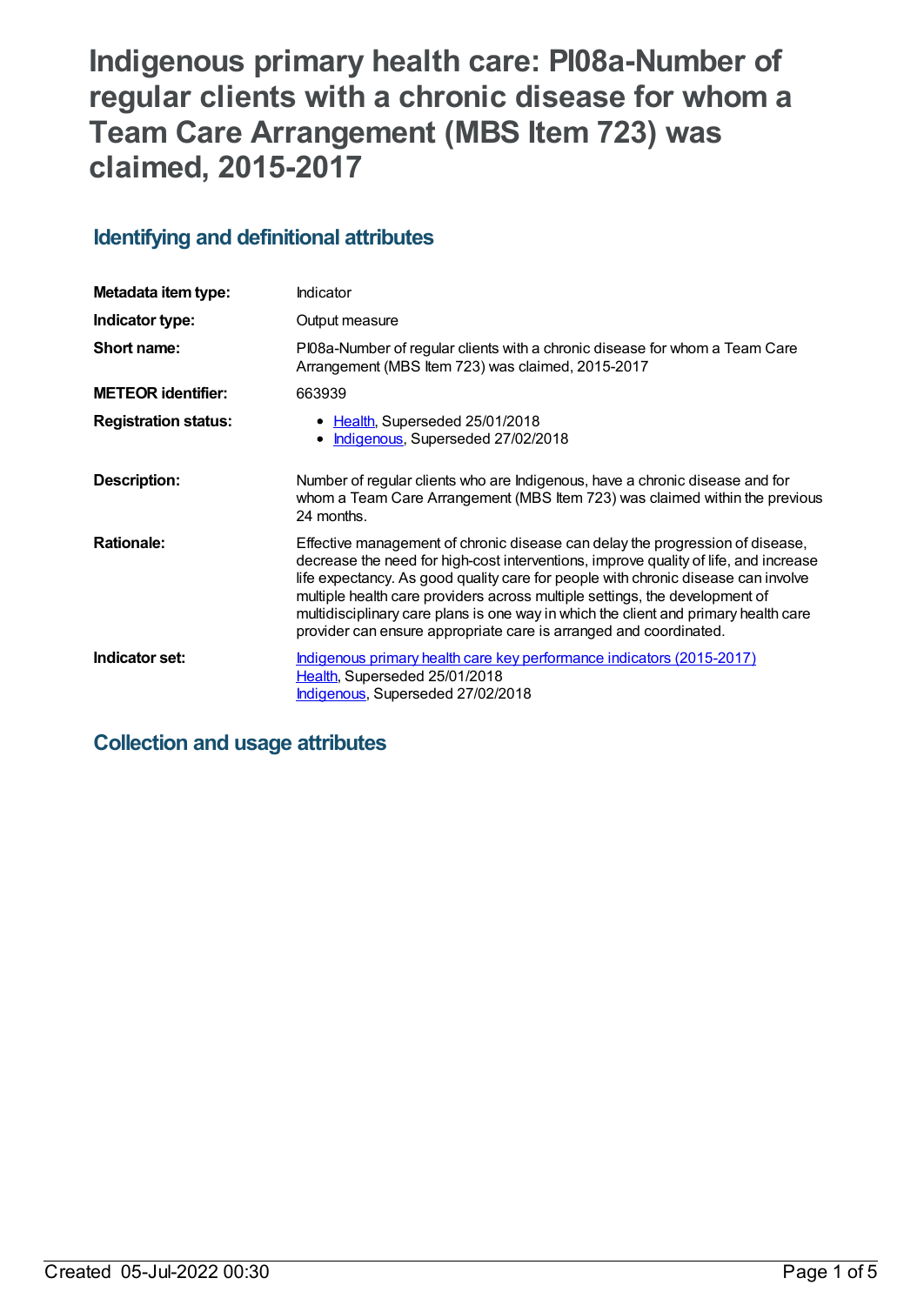| <b>Computation description:</b> | Count of regular clients who are Indigenous, have a chronic disease and for whom<br>a Team Care Arrangement (MBS Item 723) was claimed within the previous 24<br>months.                                                                                                                                                                                                                                                                                                                                                   |
|---------------------------------|----------------------------------------------------------------------------------------------------------------------------------------------------------------------------------------------------------------------------------------------------------------------------------------------------------------------------------------------------------------------------------------------------------------------------------------------------------------------------------------------------------------------------|
|                                 | 'Regular client' refers to a client of an Australian Government Department of Health-<br>funded primary health care service (that is required to report against the Indigenous<br>primary health care key performance indicators) who has an active medical record;<br>that is, a client who has attended the Department of Health-funded primary health<br>care service at least 3 times in 2 years.                                                                                                                      |
|                                 | Team Care Arrangement (MBS Item 723): The Chronic Disease Management<br>(CDM) Medicare items on the Medicare Benefits Schedule (MBS) enable GPs to<br>plan and coordinate the health care of patients with chronic or terminal medical<br>conditions, including patients with these conditions who require multidisciplinary,<br>team-based care from a GP and at least two other health or care providers (DoH<br>2014). Team Care Arrangements, for the purpose of this indicator, are defined in<br>the MBS (Item 723). |
|                                 | Presented as a number.                                                                                                                                                                                                                                                                                                                                                                                                                                                                                                     |
|                                 | Calculated separately for each chronic disease type:                                                                                                                                                                                                                                                                                                                                                                                                                                                                       |
|                                 | A) Type II diabetes                                                                                                                                                                                                                                                                                                                                                                                                                                                                                                        |
|                                 | Exclude Type I diabetes, secondary diabetes, gestational diabetes mellitus (GDM),<br>previous GDM, impaired fasting glucose, impaired glucose tolerance.                                                                                                                                                                                                                                                                                                                                                                   |
|                                 | B) Cardiovascular disease                                                                                                                                                                                                                                                                                                                                                                                                                                                                                                  |
|                                 | C) Chronic obstructive pulmonary disease                                                                                                                                                                                                                                                                                                                                                                                                                                                                                   |
|                                 | D) Chronic kidney disease                                                                                                                                                                                                                                                                                                                                                                                                                                                                                                  |
|                                 | At this stage, this indicator is only calculated for Type II diabetes as currently this<br>is the only relevant chronic disease type with an agreed national definition.                                                                                                                                                                                                                                                                                                                                                   |
| <b>Computation:</b>             | Numerator only                                                                                                                                                                                                                                                                                                                                                                                                                                                                                                             |
| <b>Numerator:</b>               | Calculation A: Number of regular clients who are Indigenous, have Type II diabetes<br>and for whom a Team Care Arrangement (MBS Item 723) was claimed within the<br>previous 24 months.                                                                                                                                                                                                                                                                                                                                    |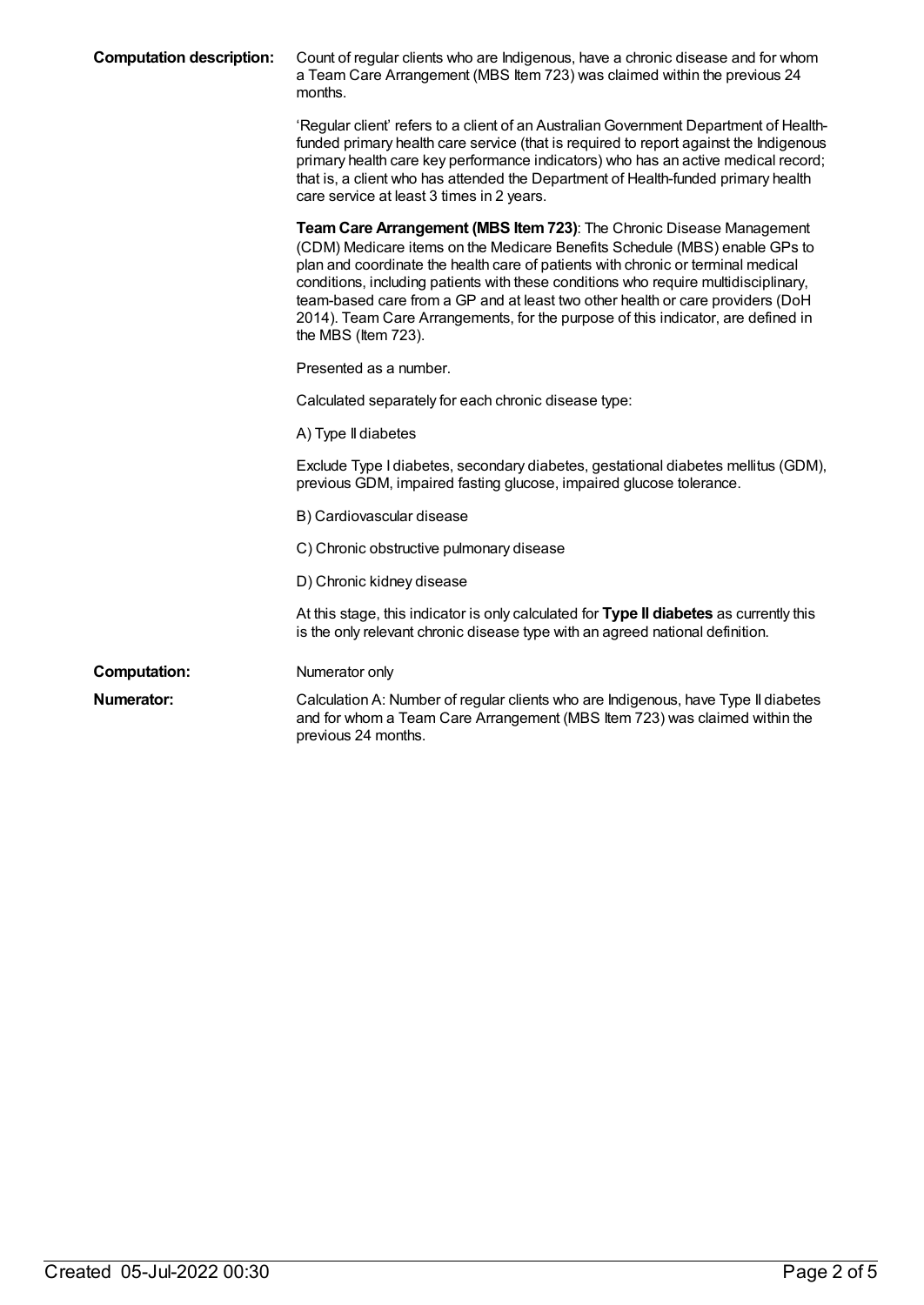[Person—diabetes](https://meteor.aihw.gov.au/content/270194) mellitus status, code NN

**Data Source**

[Indigenous](https://meteor.aihw.gov.au/content/430643) primary health care data collection

**NMDS / DSS**

[Indigenous](https://meteor.aihw.gov.au/content/585036) primary health care DSS 2015-17

**Guide for use**

Type II diabetes only.

#### **Data Element / Data Set**

[Person—Indigenous](https://meteor.aihw.gov.au/content/291036) status, code N

**Data Source**

[Indigenous](https://meteor.aihw.gov.au/content/430643) primary health care data collection

**NMDS / DSS**

[Indigenous](https://meteor.aihw.gov.au/content/585036) primary health care DSS 2015-17

#### **Data Element / Data Set**

[Person—regular](https://meteor.aihw.gov.au/content/436639) client indicator, yes/no code N

**Data Source**

[Indigenous](https://meteor.aihw.gov.au/content/430643) primary health care data collection

**NMDS / DSS**

[Indigenous](https://meteor.aihw.gov.au/content/585036) primary health care DSS 2015-17

#### **Data Element / Data Set**

[Person—Team](https://meteor.aihw.gov.au/content/504991) Care Arrangement (MBS Item 723) indicator, yes/no code N

**Data Source**

[Indigenous](https://meteor.aihw.gov.au/content/430643) primary health care data collection

**NMDS / DSS**

[Indigenous](https://meteor.aihw.gov.au/content/585036) primary health care DSS 2015-17

#### **Disaggregation:** 1. Sex:

a) Male

b) Female

2. Age: a) 0-4 years b) 5-14 years c) 15-24 years d) 25-34 years e) 35-44 years f) 45-54 years g) 55-64 years h) 65 years and over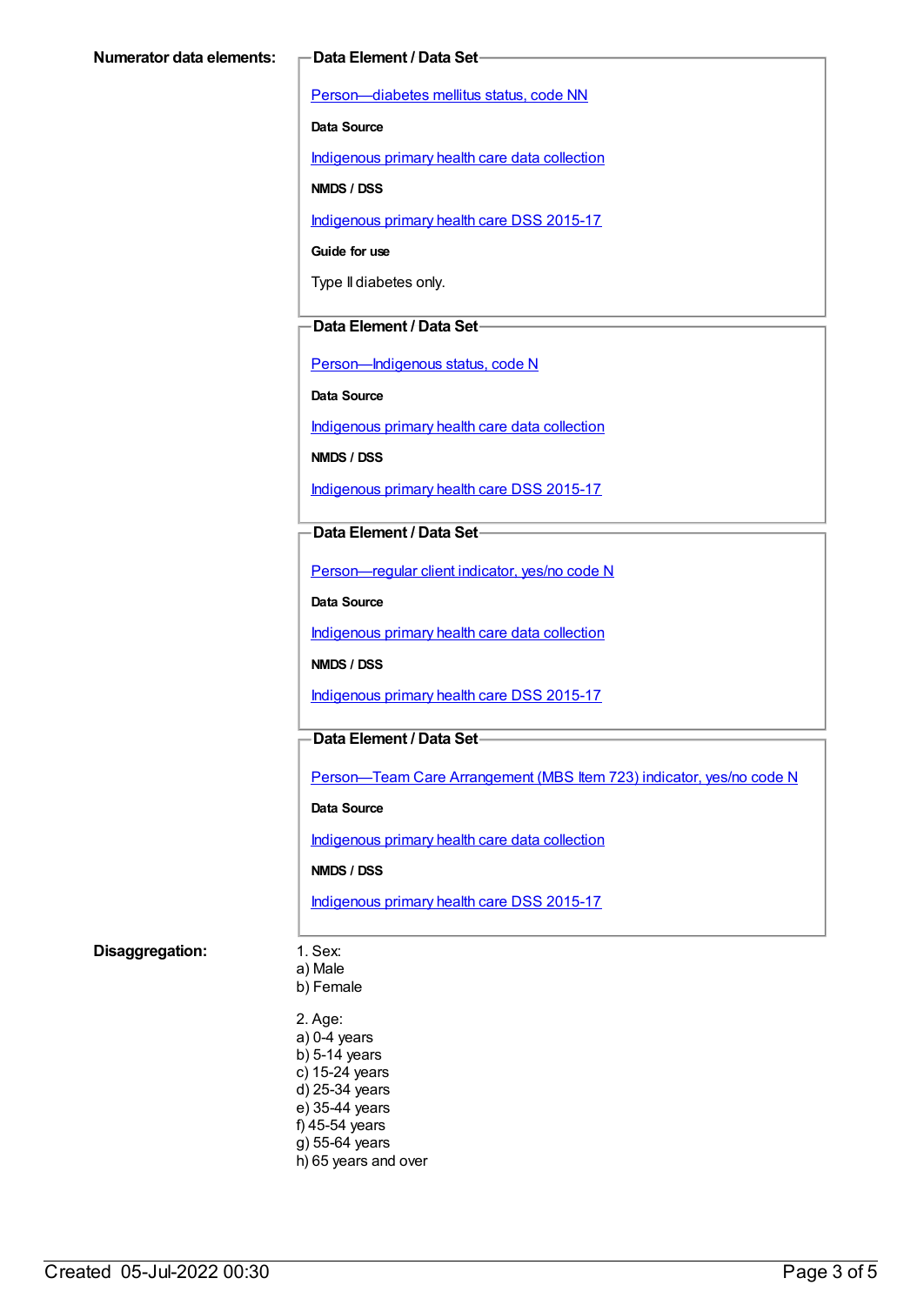#### **Data Element / Data Set**

[Person—sex,](https://meteor.aihw.gov.au/content/287316) code N

**Data Source**

[Indigenous](https://meteor.aihw.gov.au/content/430643) primary health care data collection

**NMDS / DSS**

[Indigenous](https://meteor.aihw.gov.au/content/585036) primary health care DSS 2015-17

### **Data Element / Data Set**

[Person—age,](https://meteor.aihw.gov.au/content/303794) total years N[NN]

**Data Source**

[Indigenous](https://meteor.aihw.gov.au/content/430643) primary health care data collection

**NMDS / DSS**

[Indigenous](https://meteor.aihw.gov.au/content/585036) primary health care DSS 2015-17

## **Representational attributes**

| <b>Indicator conceptual framework</b> |        |
|---------------------------------------|--------|
| Unit of measure:                      | Person |
| Data type:                            | Real   |
| <b>Representation class:</b>          | Count  |

| <b>Framework and</b> | Continuous |
|----------------------|------------|
| dimensions:          |            |

## **Data source attributes**

| Data sources: | Data Source                                    |
|---------------|------------------------------------------------|
|               | Indigenous primary health care data collection |
|               | Frequency                                      |
|               | 6 monthly                                      |
|               | Data custodian                                 |
|               | Australian Institute of Health and Welfare.    |

## **Accountability attributes**

|                      | Further data development / Further work is required to reach agreement on national definitions for other chronic |
|----------------------|------------------------------------------------------------------------------------------------------------------|
| collection required: | diseases including cardiovascular disease, chronic obstructive pulmonary disease                                 |
|                      | and chronic kidney disease.                                                                                      |

## **Source and reference attributes**

| <b>Submitting organisation:</b> | Australian Institute of Health and Welfare |
|---------------------------------|--------------------------------------------|
|                                 | Australian Government Department of Health |